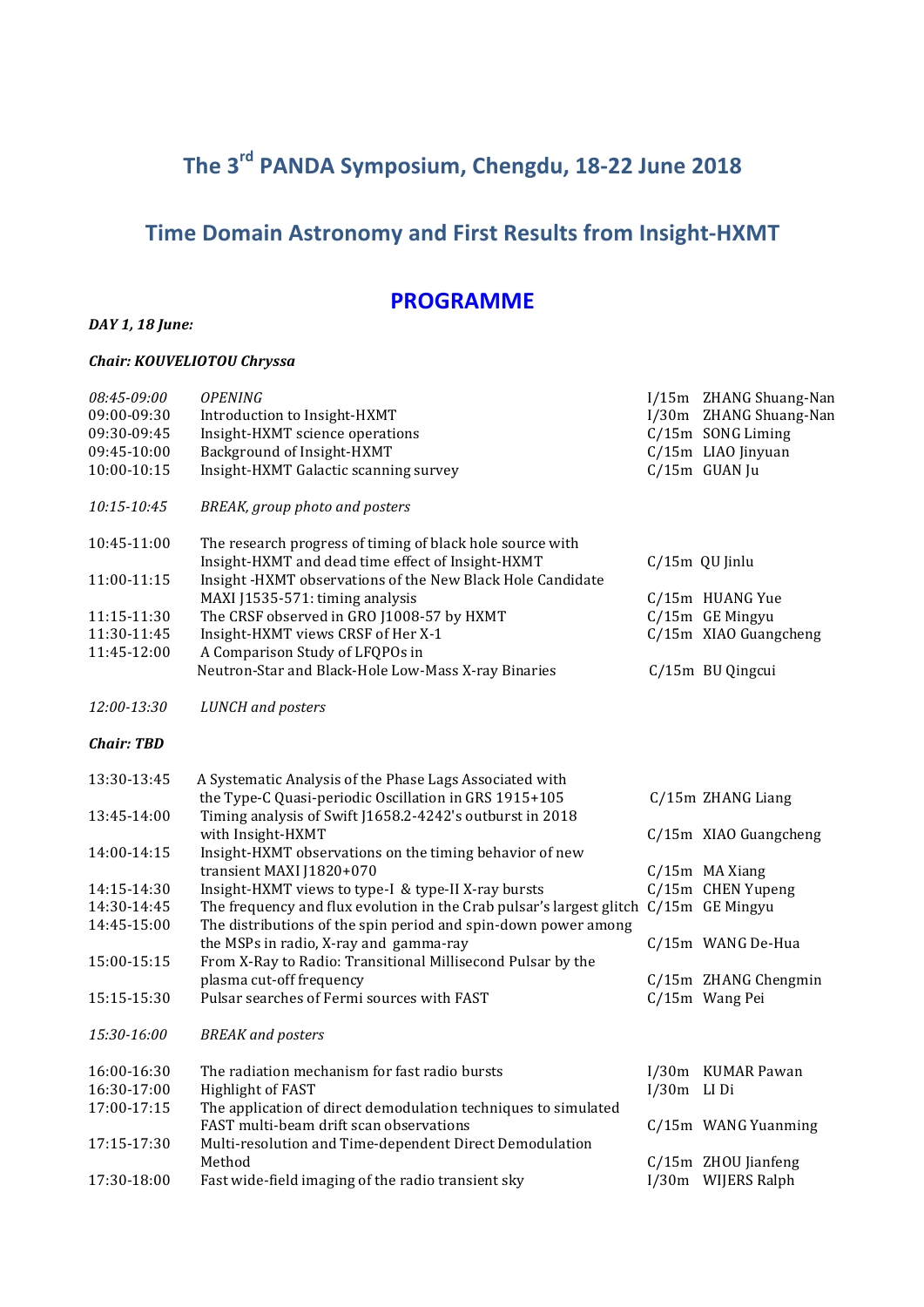## DAY 2, 19 June: Gravitational-wave sources and wide-field surveys

#### *Chair: TBD*

| 08:30-09:00<br>09:00-09:30 | Models for electromagnetic counterparts to GW170817<br>Observations of Gamma-Ray Burst (GRB) and Gravitational   |       | I/30m DAI Zigao        |
|----------------------------|------------------------------------------------------------------------------------------------------------------|-------|------------------------|
|                            | Wave Electromagnetic counterpart (GW EM) by Insight-HXMT                                                         |       | I/30m XIONG Shaolin    |
| 09:30-10:00                | The EM counterpart for GW 170817 from Gamma-rays to Radio                                                        |       | I/30m PIRAN Tsvi       |
| 10:00-10:30                | <b>BREAK</b> and posters                                                                                         |       |                        |
| 10:30-11:00                | Lessons from GRB 170817A / GW 170817 - the First<br>Gravitational Wave Detection of a Binary Neutron Star Merger |       | I/30m GRANOT Jonathan  |
| 11:00-11:30                | Macronova models                                                                                                 |       | I/30m HOTOKAZEKA Kenta |
| 11:30-12:00                | Macronova/Kilonova and the EM counterpart of GW170817                                                            |       | I/30m TOMINAGA Nozomu  |
| 12:00-13:30                | <b>LUNCH</b> and posters                                                                                         |       |                        |
| <b>Chair: TBD</b>          |                                                                                                                  |       |                        |
| 13:30-14:00                | Chandra X-ray Observations of GW170817 and Implications<br>for Post-Merger Models                                | I/30m | <b>RUAN</b> John       |
| 14:00-14:30                | Jet in Electromagnetic Counterparts to GW170817?                                                                 |       | I/30m IOKA Kunihito    |
| 14:30-15:00                | GRB-macronova connection                                                                                         | I/30m | JIN Zhipin             |
| 15:00-15:30                | <b>BREAK</b> and posters                                                                                         |       |                        |
| 15:30-15:45                | A new method to test the WEP using the time delay of                                                             |       |                        |
|                            | <b>GRBs or GW-EM event</b>                                                                                       |       | $C/15m$ YU Hai         |
| 15:45-16:00                | Prompt Emission of Gravational Wave GRB 170817A and Beyond                                                       |       | C/15m ZHANG Binbin     |
| 16:00-16:15                | Insight-HMXT optical transient follow-up                                                                         |       | C/15m WANG Xianggao    |
| 16:15-16:45                | MAXI on ISS watching the X-ray sky                                                                               |       | I/30m MIHARA Tatehiro  |
| 16:45-17:15                | The optical transient sky (ZTF)                                                                                  |       | I/30m SINGER Leo       |
| 17:15-17:45                | The LAMOST Galactic Spectroscopic Surveys                                                                        |       | I/30m LIU Xiaowei      |

*DAY 3, 20 June: Free Discussions for collaboration*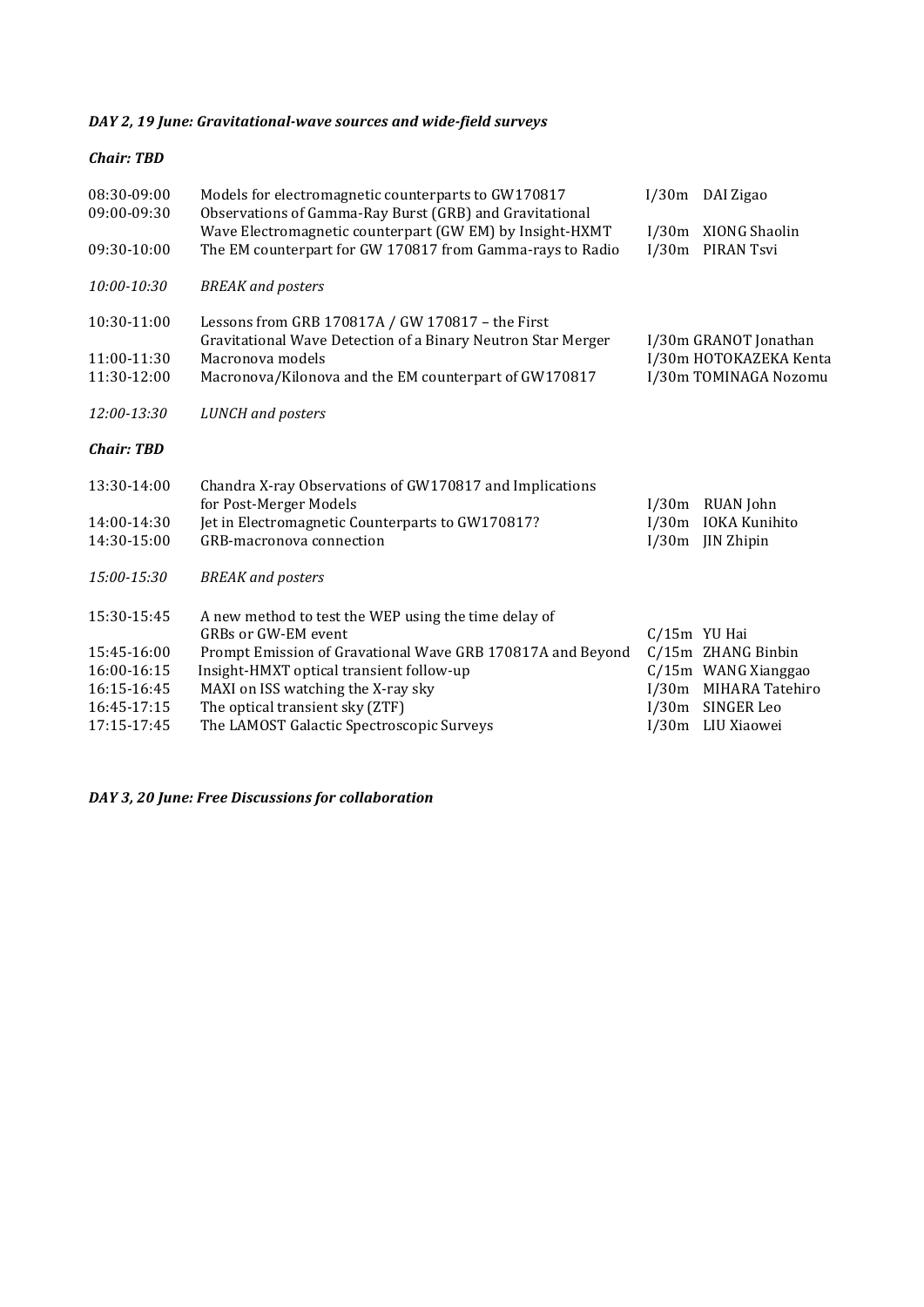## DAY4, 21 June: AGN, TDEs, and GRBs

| <b>Chair: TBD</b>                         |                                                                                                                                                                                 |                                                       |
|-------------------------------------------|---------------------------------------------------------------------------------------------------------------------------------------------------------------------------------|-------------------------------------------------------|
| 08:30-09:00                               | Understanding the Multi-wavelength Spectral Variability of<br>super-Eddington NLS1s                                                                                             | I/30m JIN Chichuan                                    |
| 09:00-09:30                               | Time-domain astrophysics of galactic nuclei in radio to<br>submillimetre                                                                                                        | I/30m WANG Daniel                                     |
| 09:30-10:00                               | Observational Studies of Multi-wavelength Variability from<br><b>Accretion Flow in AGN</b>                                                                                      | I/30m NODA Hirofumi                                   |
| 10:00-10:30                               | <b>BREAK</b> and posters                                                                                                                                                        |                                                       |
| 10:30-11:00<br>11:00-11:15<br>11:15-11:30 | Changing look quasars: causes and implications<br>Power of long-term evolution: a case study of LLAGN NGC 7213<br>Supersoft AGNs: massive counterparts to the X-ray binaries at | I/30m WARD Martin<br>C/15m XIE Fuguo                  |
| 11:30-11:45                               | high/soft state?<br>On the multi-wavelength properties of several Gamma-ray<br>detected Narrow-line Seyfert 1 galaxies                                                          | C/15m SHU Xinwen<br>C/15m YANG Hui                    |
| 11:45-12:00                               | Study the X-ray variability of Active Galactic Nuclei                                                                                                                           | C/15m PAN Haiwu                                       |
| 12:00-13:30                               | <b>LUNCH</b> and posters                                                                                                                                                        |                                                       |
| <b>Chair: TBD</b>                         |                                                                                                                                                                                 |                                                       |
| 13:30-14:00                               | Dissipation and emission mechanisms in prompt Gamma Ray<br>Bursts - Implications of revised spectral analysis                                                                   | I/30m BENIAMINI Paz                                   |
| 14:00-14:15                               | Search for IMBHs via GW and simultaneous / delayed EM                                                                                                                           |                                                       |
| 14:15-14:30                               | transients during an IMRI<br>Multi-epoch analysis of X-ray relativistic reflection on accretion                                                                                 | C/15m SHEN Rong-feng                                  |
| 14:30-15:00                               | disk around supermassive black hole in NGC 5506<br>New Insights into Broadband Gamma-Ray Burst Modeling                                                                         | C/15m SUN Shangyu<br>I/30m VAN DER HORST<br>Alexander |
| 15:00-15:30                               | <b>BREAK</b> and posters                                                                                                                                                        |                                                       |
| 15:30-16:00                               | Statistics of GRBs: Implications to GRB observations of<br>Insight-HXMT                                                                                                         | I/30m LIANG En-Wei                                    |
| 16:30-17:00                               | Prompt emission from Gamma-Ray Bursts<br>Long-term Brightening of Multiband Afterglows of GW170817/                                                                             | I/30m NAVA Lara                                       |
| 17:00-17:15                               | GRB170817A as Being Due to a Delayed Energy Injection                                                                                                                           | $C/15m$ LI Bing                                       |
| 17:15-17:30                               | Observational evidence for mass ejection accompanying<br>short gamma ray bursts                                                                                                 | C/15m MOHARANA<br>Reetanjali                          |
| 17:30-17:45<br>17:45-18:00                | Radiation Mechanism of Relativistic Jets from TDEs<br>Engine-powered optical transients                                                                                         | C/15m LU Wenbin<br>C/15m WANG Lingjun                 |
| 19:00-20:00                               | <b>Banquet</b>                                                                                                                                                                  |                                                       |